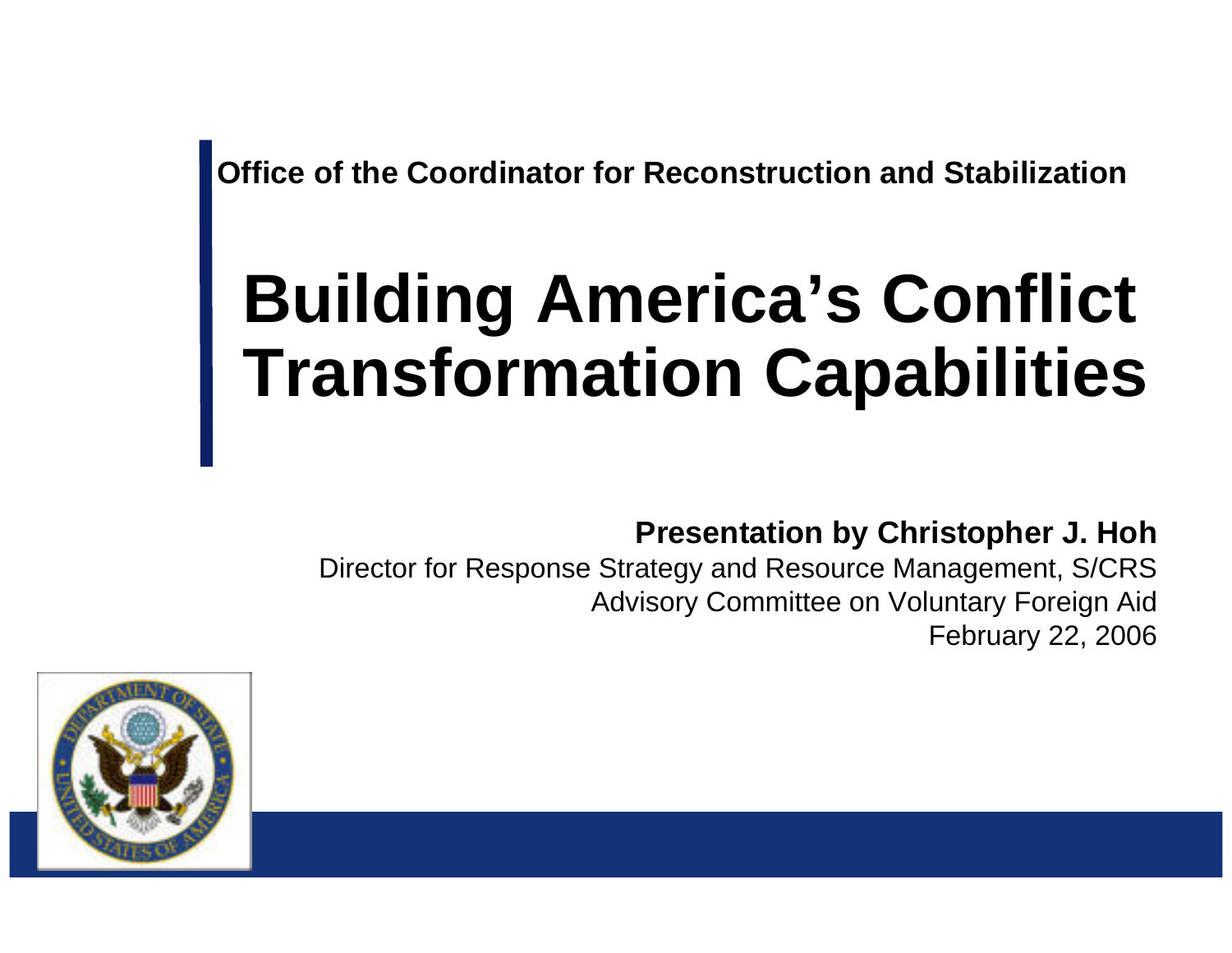#### **Agenda**

- $\blacktriangleright$  Introduction
- Vision & Mission
- ▶ Status
- ▶ Work Focus
- ▶ Tools Overview
- ▶ Discussion?
- (Back-up Slides on Planning, Response, Models & Training)

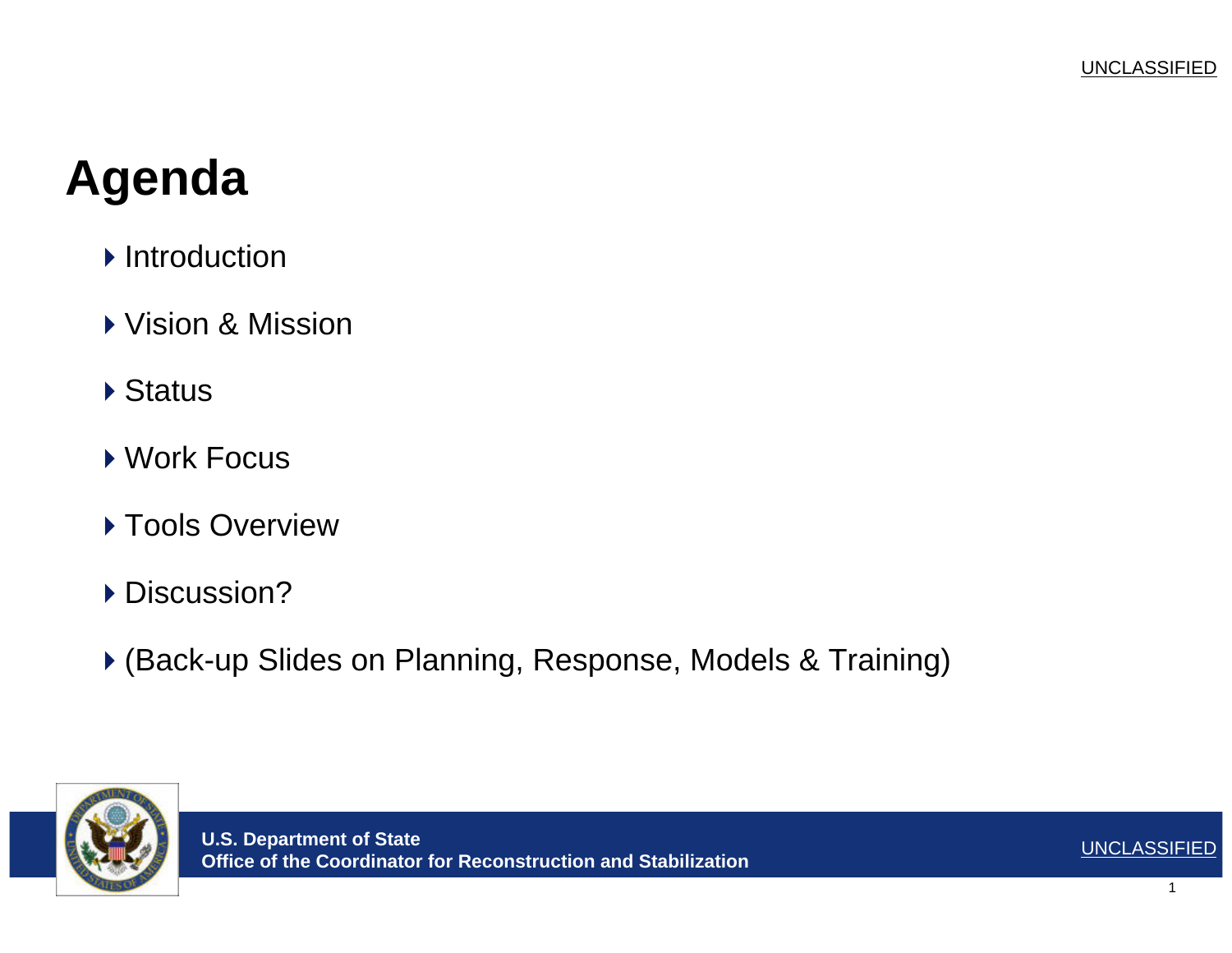#### **Secretary of State Rice:**

• *"…We have seen how states where chaos, corruption and cruelty reign can pose threats to their neighbors, to their regions, and to the entire world. And so we are working to strengthen international capacities to address conditions in failed, failing and post-conflict states. … President Bush already has charged us at the State Department with coordinating our nation's post-conflict and stabilization efforts. "* 

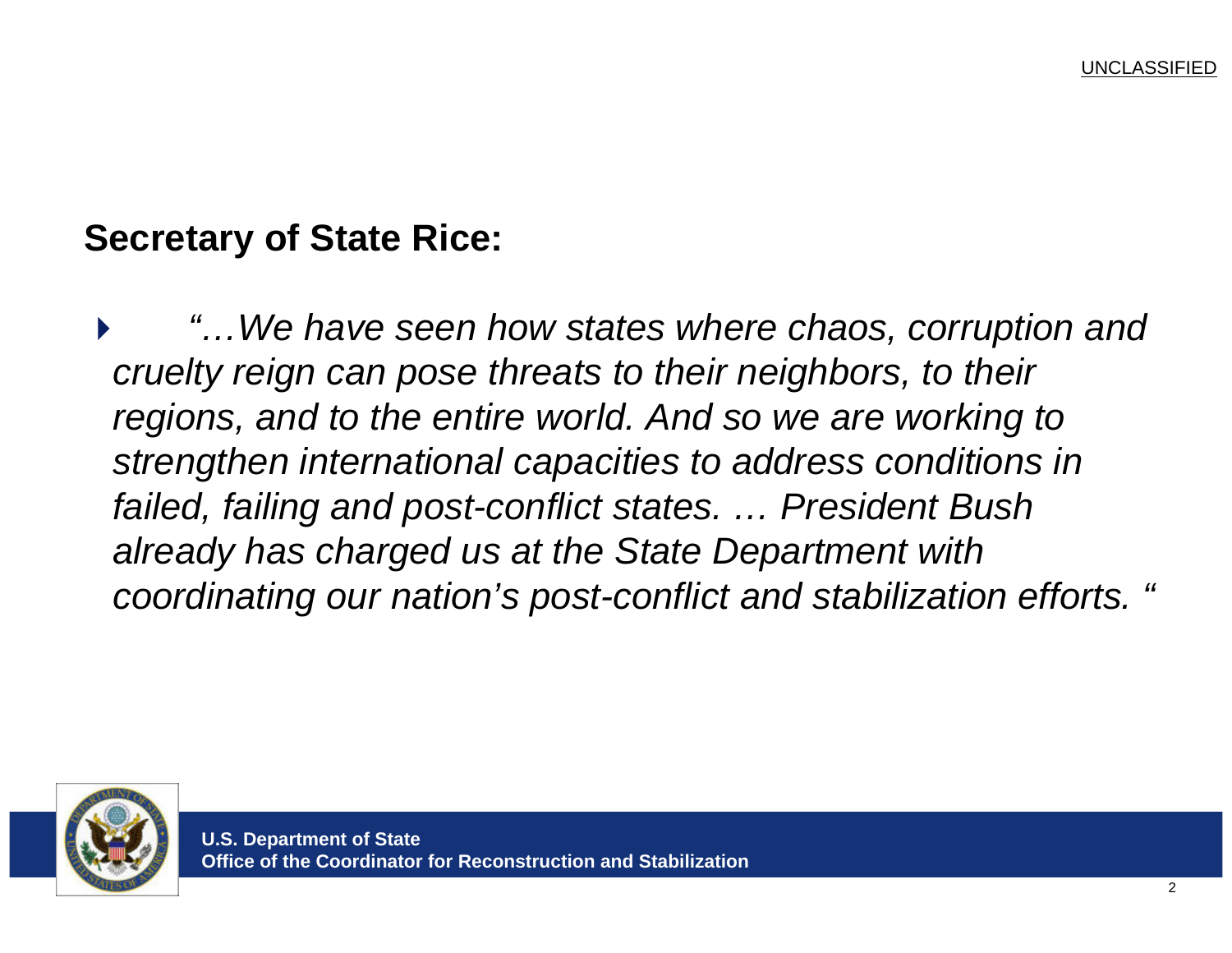### **Supporting Transformational Diplomacy**

#### *Transformational Diplomacy Objective*

▶ To work with our many partners around the world, to build and sustain democratic, wellgoverned states that will respond to the needs of their people and conduct themselves responsibly in the international system. **S/CRS' ROLE:** *"Work more effectively at the critical intersections of diplomacy, democracy promotion, economic reconstruction and military security."*



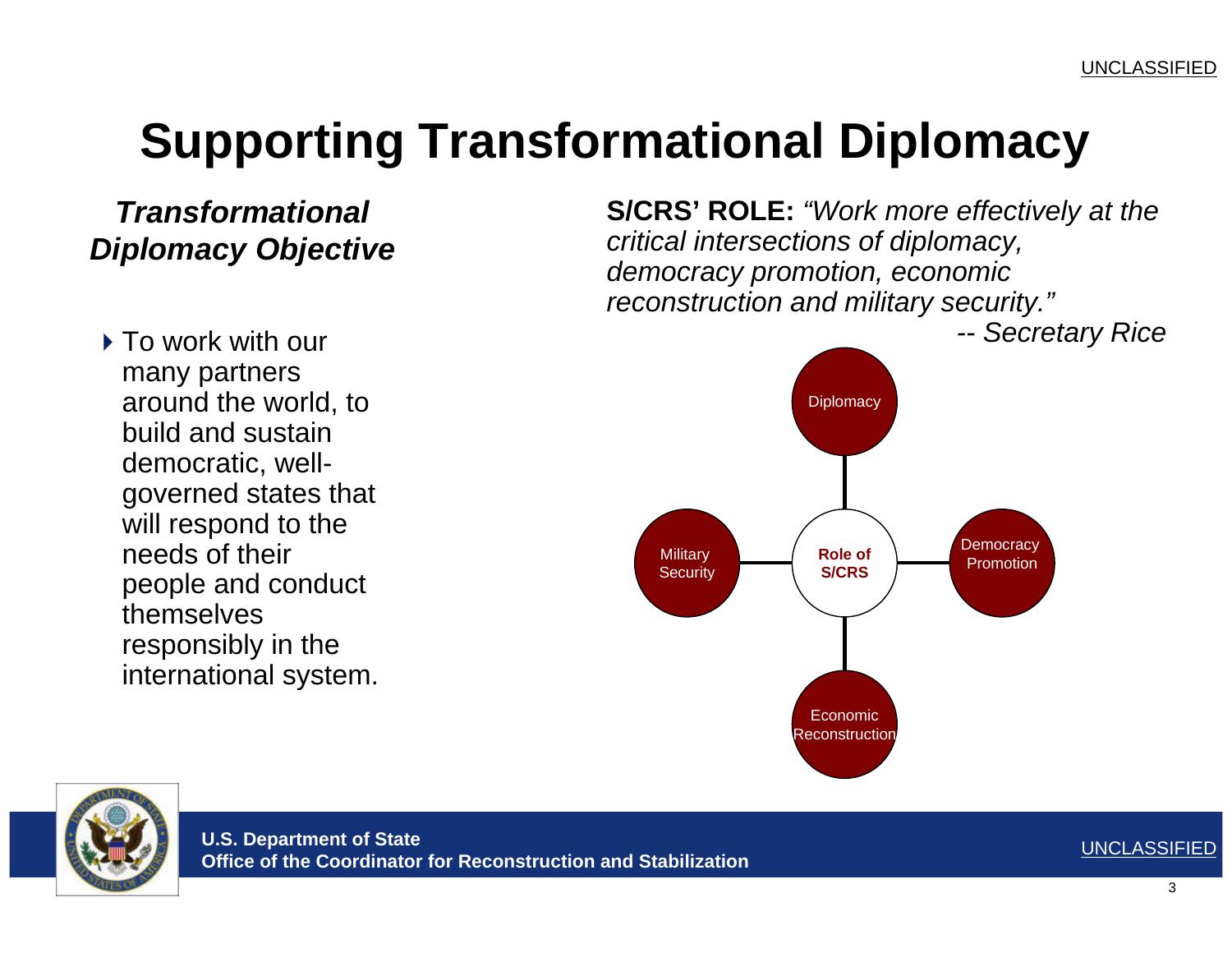#### **Presidential Directive: KEY ELEMENTS**

- Coordination, integration & strengthening of USG efforts for R&S
- Foreign policy leadership of the Secretary of State
- Strategies and options in preparation and planning
- ▶ Harmonization of military and civilian efforts
- ▶ Importance of early warning and prevention
- Importance of coordination with international and non-governmental partners
- Development of personnel surge capacity
- Coordination of assistance, economic cooperation and budgets for R&S

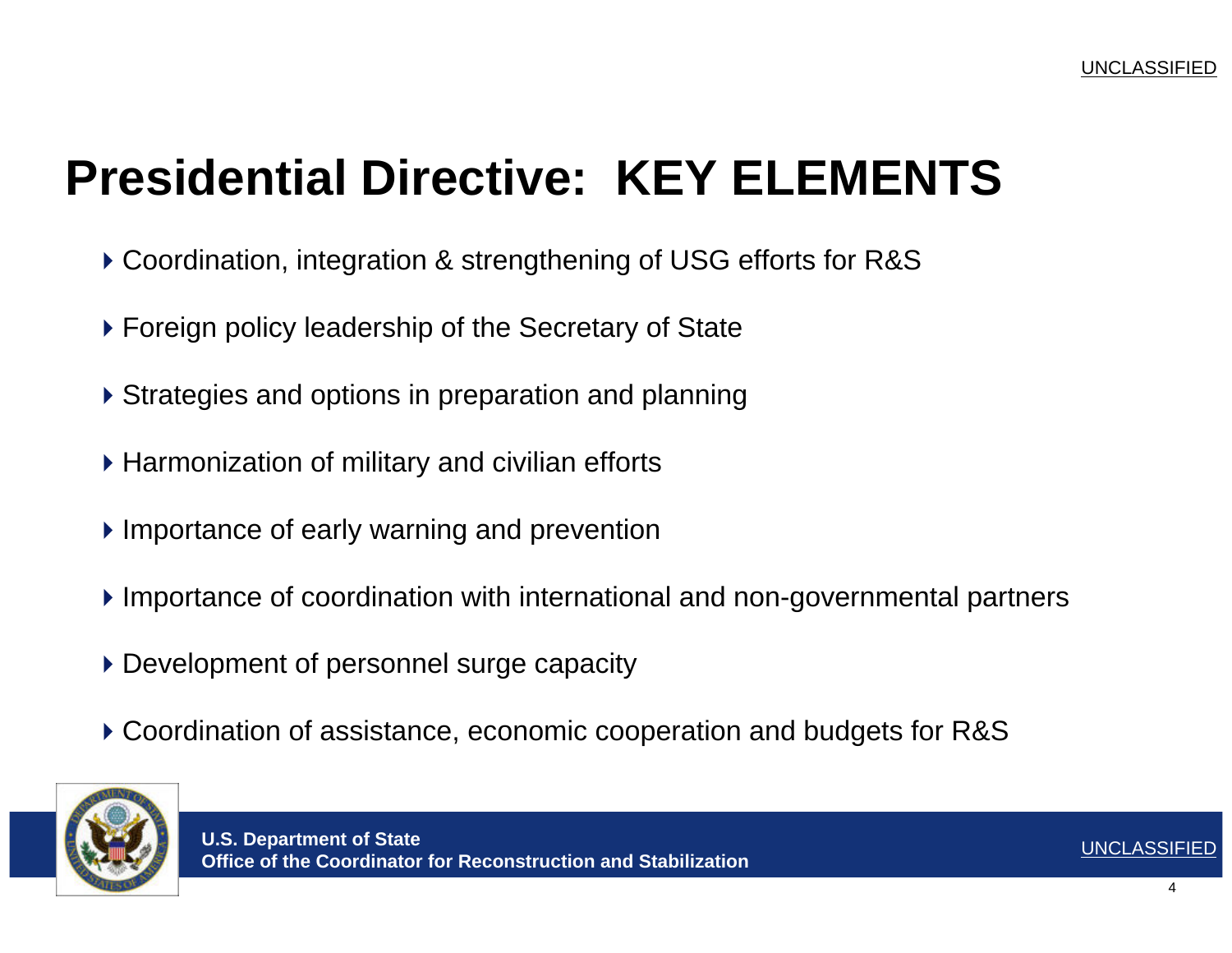#### **President Bush:**

*"*We must . . . **improve the responsiveness of our government** to help nations emerging from tyranny and war. … [It] must be able to move quickly to provide needed assistance. So last summer, my administration established a new Office of Reconstruction and Stabilization in the State Department."

– *(Speech to IRI, May 18, 2005)* 



**U.S. Department of State O.S. Department of State**<br>Office of the Coordinator for Reconstruction and Stabilization **UNCLASSIFIED**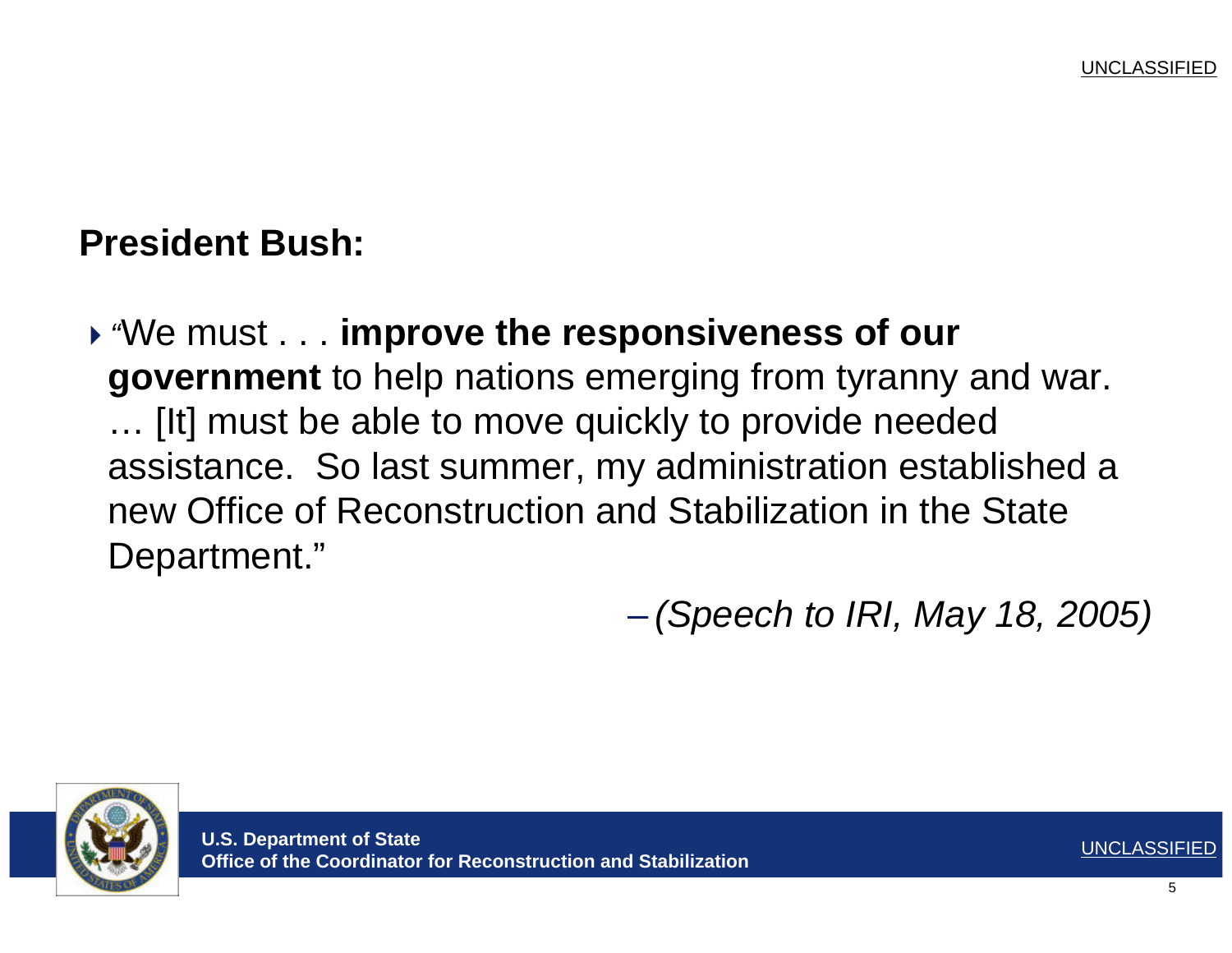# **S/CRS MISSION**

▶ To lead, coordinate, and institutionalize U.S. Government civilian capacity to prevent or prepare for post-conflict situations, and to help stabilize and reconstruct societies in transition from conflict or civil strife so they can reach a sustainable path toward peace, democracy and a market economy.

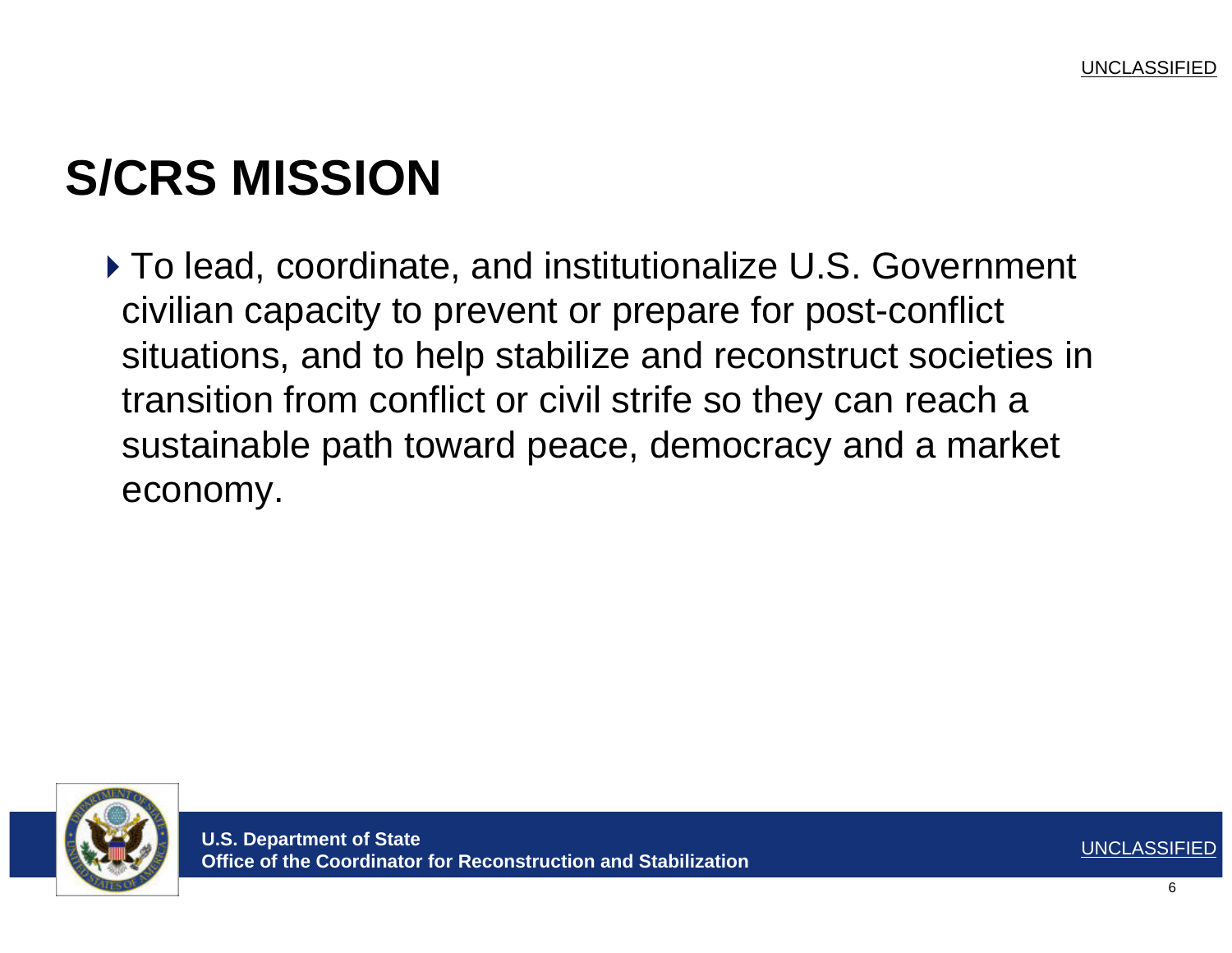## **S/CRS STATUS**

- ▶ Created July 2004
- Authorized by Congress (PL 108-447, FY05 Appropriation, Sec. 408)
- NSPD mandating SecState lead; DoD Directive 3000 highlights "SSTR"
- Interagency office with 50+ staff, e.g. AID, OSD, JCS, CIA, Labor, DOJ

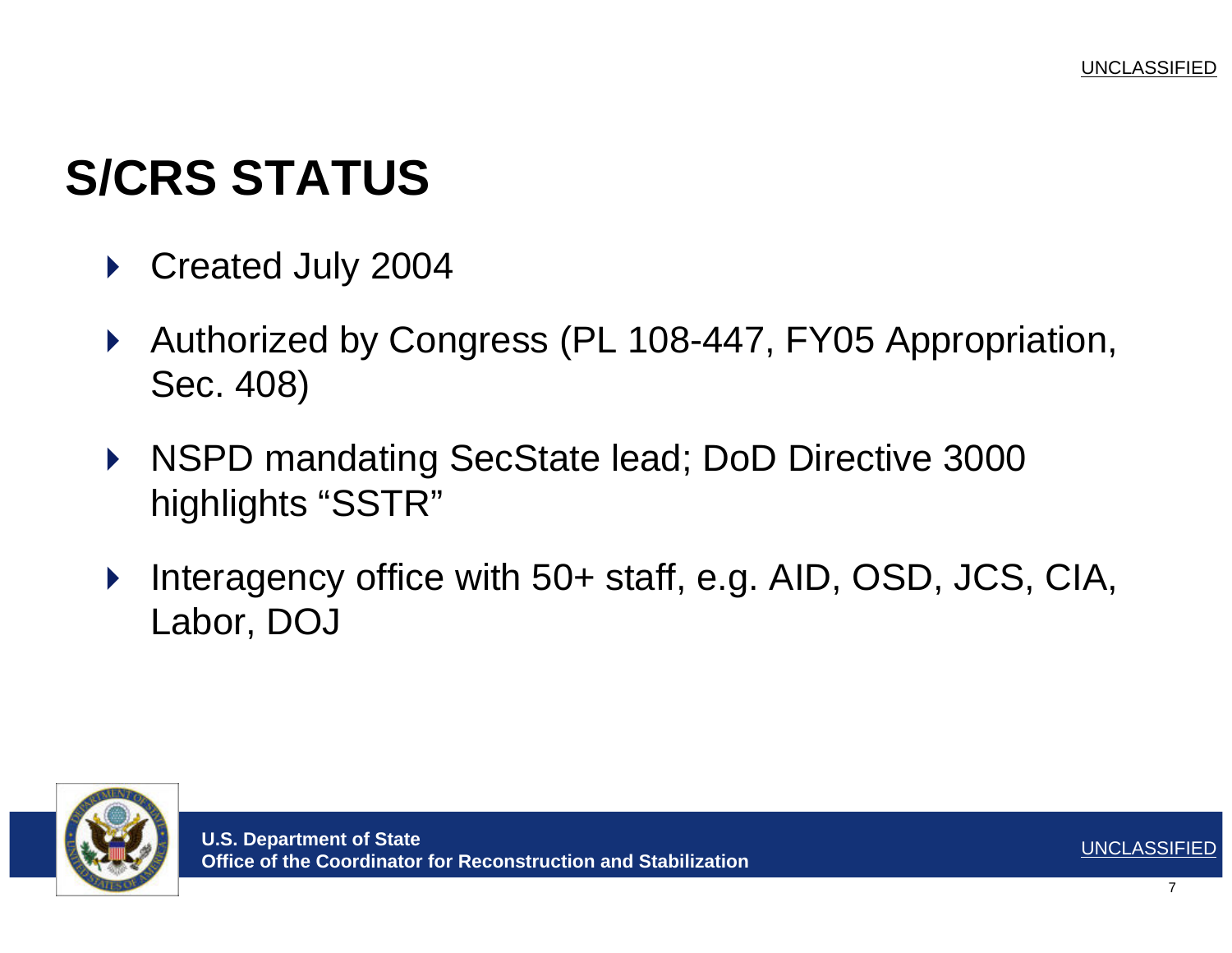# **S/CRS STATUS (Continued)**

- Interlinked initiatives f or eff ective response: Early Warning, Planning, Best Practices, Surge Capacity, Op Models
- Interagency PCC on Reconstruction & Stabilization with 8+ work groups
- Strengthening network of contact and support with military commands, training centers, NGOs, international partners
- Internal USG consultant on conflict, e.g. Nepal, Haiti, Sudan
- Mutliple exercises, roundtables,trainings, products delivered

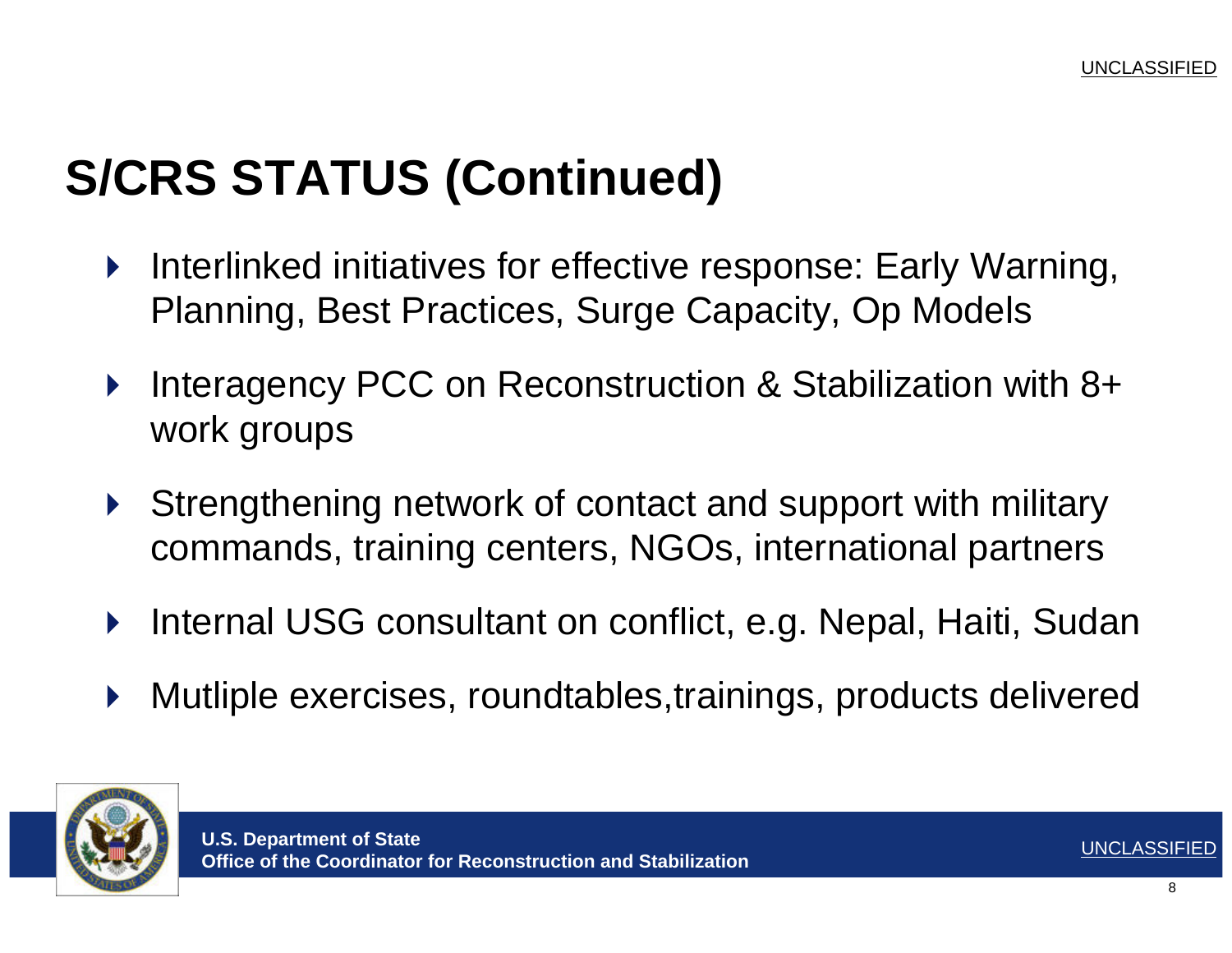# **S/CRS Status: ORGANIZATION AS OF**





**U.S. Department of State** 

**Office of the Coordinator for Reconstruction and Stabilization** UNCLASSIFIED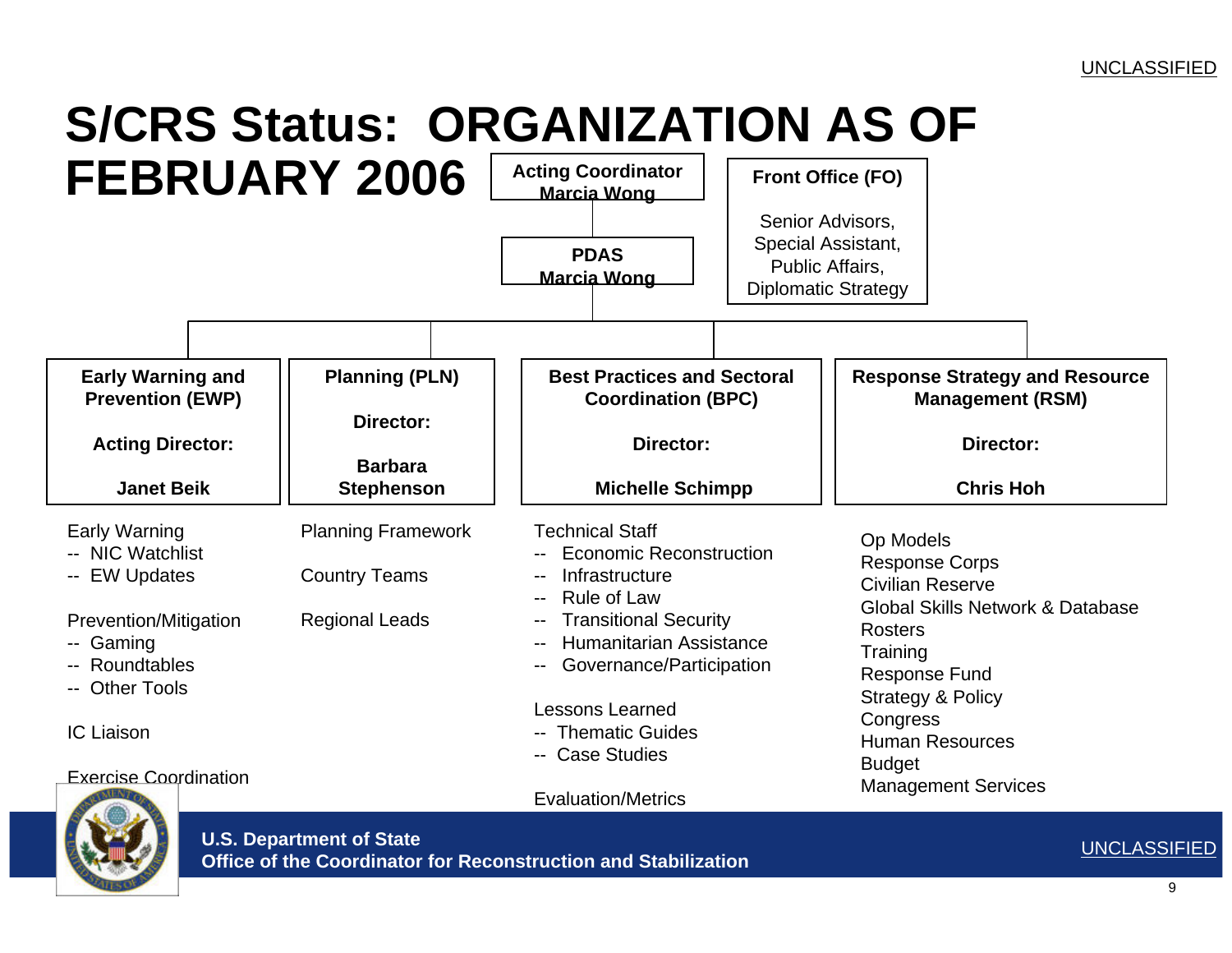#### **Working Assumptions & Principles**

- **▶ Building on the work of others.**
- **Conflict Response is bigger than any one office or agency.**
- **Structural Transformation Issues:** Current structure not sufficient to fully tap and harness USG-wide skills and resources (e.g. authorities, resource, flexible accounts, interagency space).
- **S/CRS engagement driven by need:** e.g. Regional bureaus identifying a concern and seeking additional tools to explore and address the issue.
- **Focus is transforming dynamics to lower drivers of conflict** and raise host society institutional capacity, requiring local buy-in and hand-off to indigenous actors
- **These aren't S/CRS-only products:** We lead and facilitate a process to create the most effective USG products.

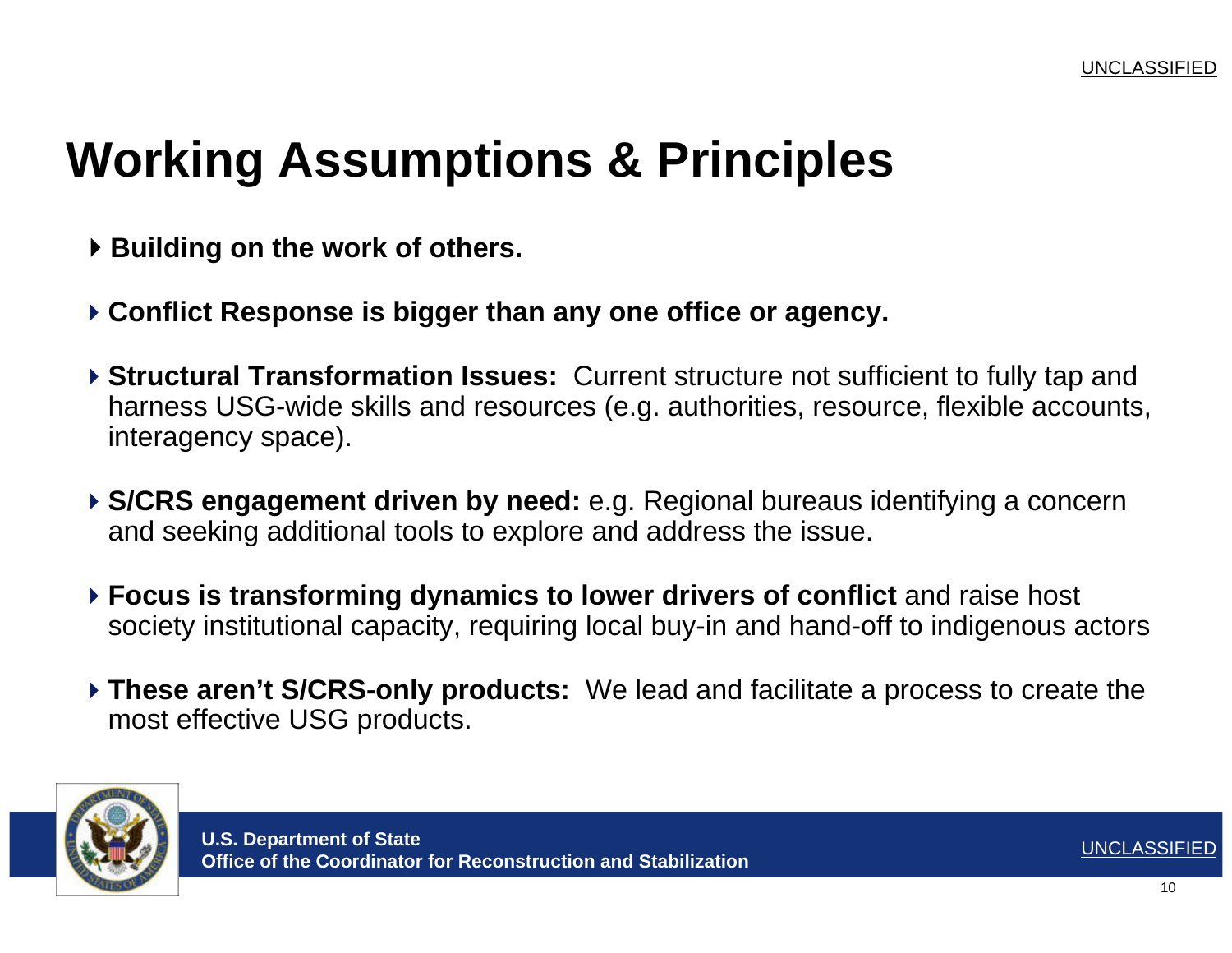#### **Building for the Future**

#### **Identify Gaps and Structural Issues Impeding Best Use of Resources**

- □ Personality-dependent civilian organization, "matrixed organzation"
- $\Box$  No SOPs or models for moving from policy to integrated response
- $\square$  Gap between early warning and early response
- **□ Lack of common planning framework and process**
- $\Box$  Inadequate pool of deployable, trained civilians
- No training curriculum for conflict transformation to build institutional capacity
- **□ Ad hoc approach to coordinate USG activities and resources**

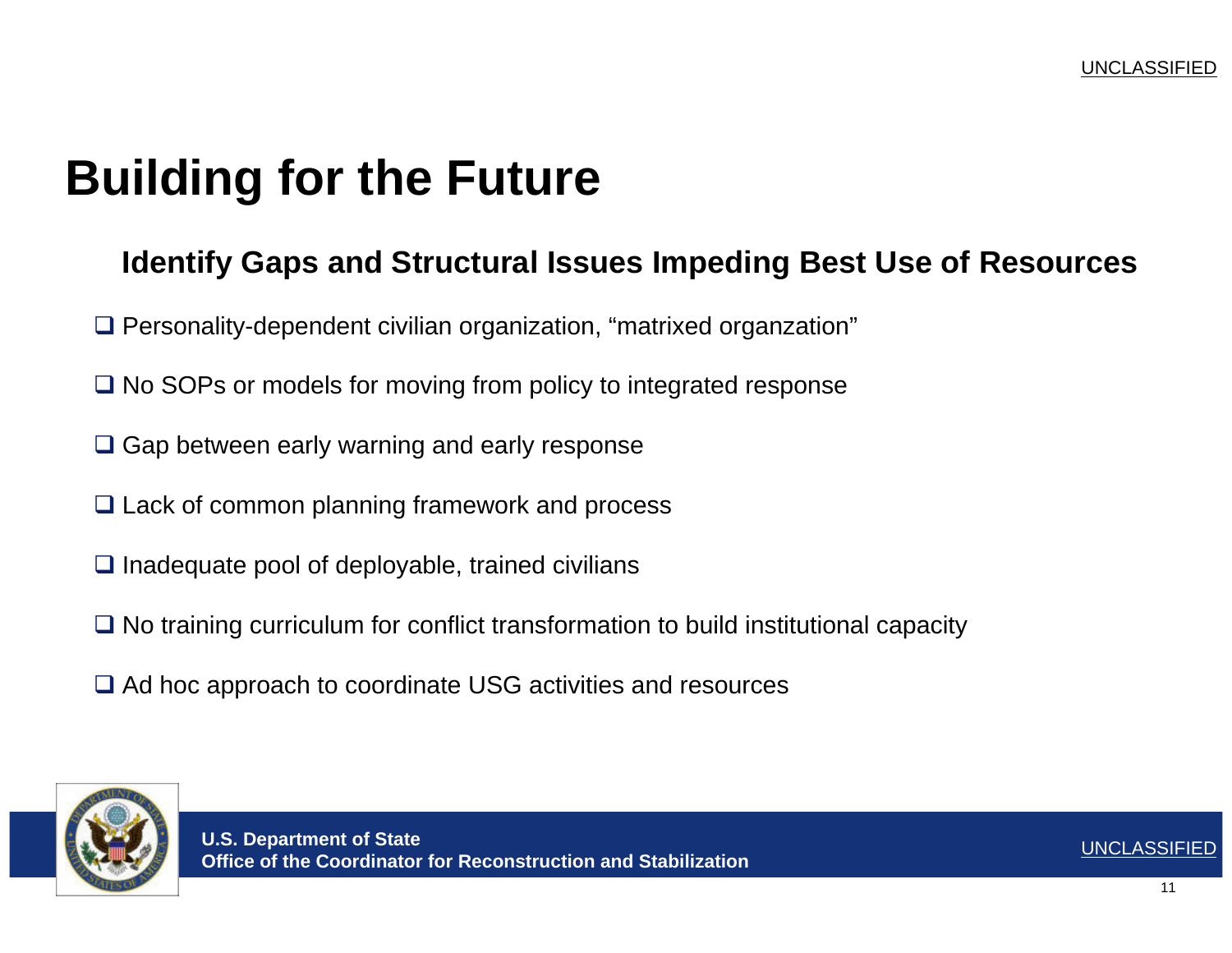### **NEW TOOLS OVERVIEW – Pt. 1 "Planning"**

- **Essential Tasks Matrix**  checklist of sectoral issues
- ▶ Best Practices Thematic Guides summary of lessons learned on key topics
- **NIC List** semi-annual watchlist of countries at risk
- **Conflict Assessment & Analysis**  systematic review of conflict drivers and nation-state institutional capacity in a situation
- **Strategic Planning Template**  overview & options for goals, missions, tasks, tools, resources & risks
- ▶ Metrics measures to express assessable goals, track progress and promote impact

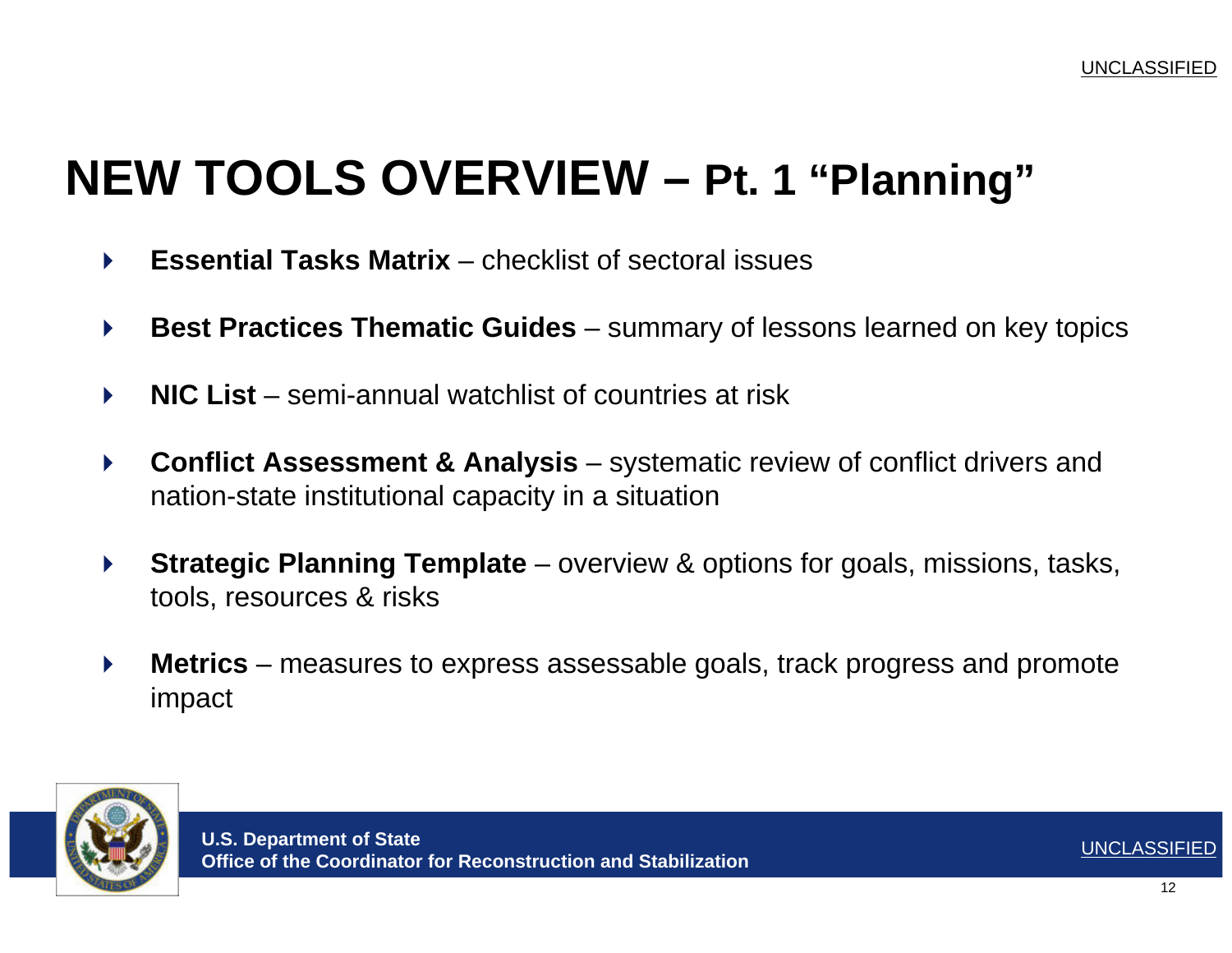### **Three Levels of S/CRS Country Engagements**

- Response Management (high level engagement)
	- Organizing comprehensive USG operations abroad
	- Deployment of some value-added civilians on the ground
- Contingency Planning (medium engagement)
	- Full application of strategic planning framework to a situation
	- Involvement of range of inter-agency partners
- ▶ Prevention (limited engagement)
	- Conflict analysis, assessment and consulting with key players

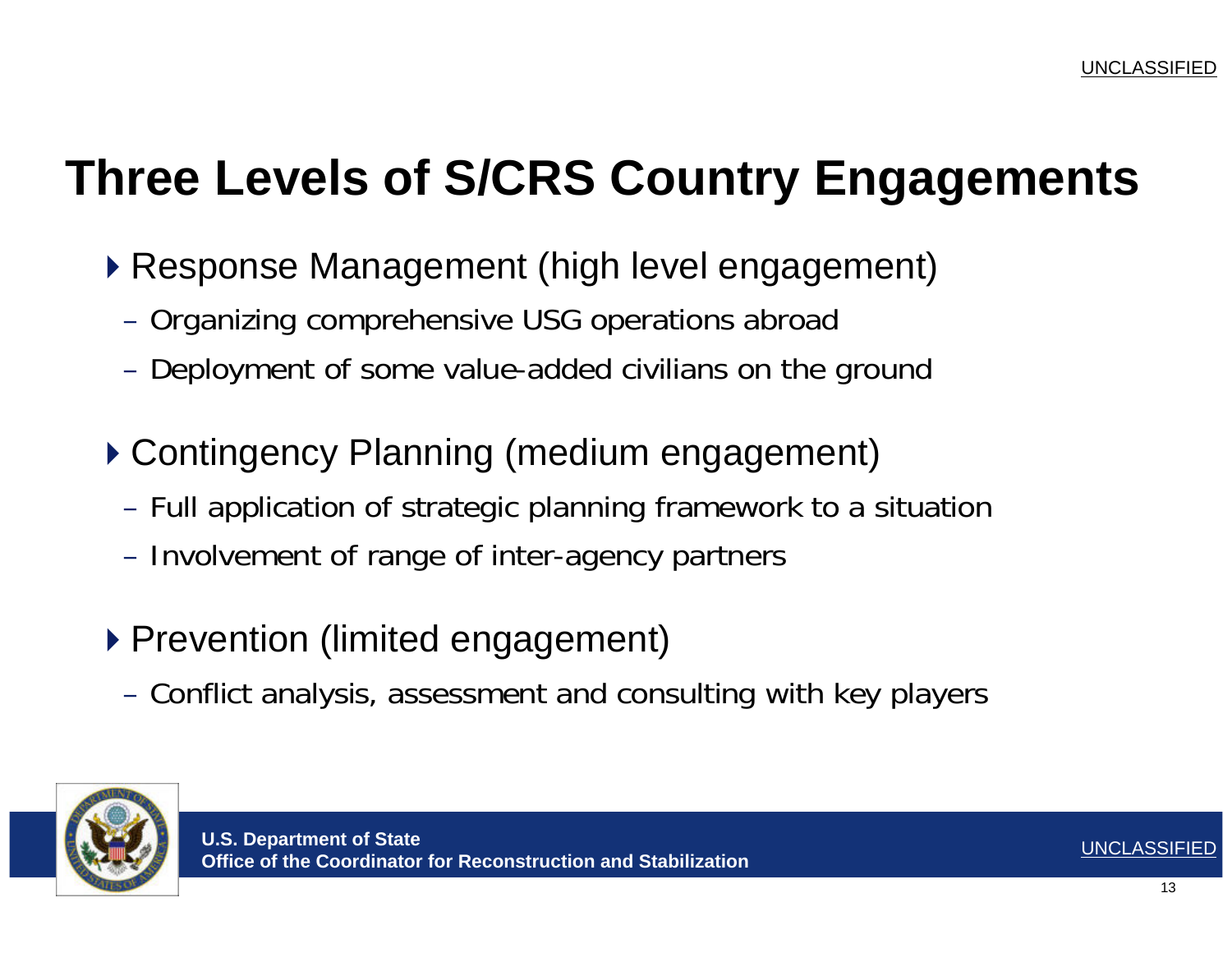### **NEW TOOLS OVERVIEW – Pt. 2 "Response"**

- **Conflict Response Fund**  (proposed) contingency Foreign Ops funds to jumpstart programs
- **First Responders**  agency personnel on short string to deploy and manage response (State Response Corps plus other agency equivalents)
- **Civilian Reserves**  (proposed) non-Federal personnel pre-trained to help surge
- **Global Skills Network**  inventory of pre-positioned, strengthened IQC's and institutional arrangements
- **Operational Models**  SOP's for interagency response teams at Washington, Planning Command (COCOM), and Field levels

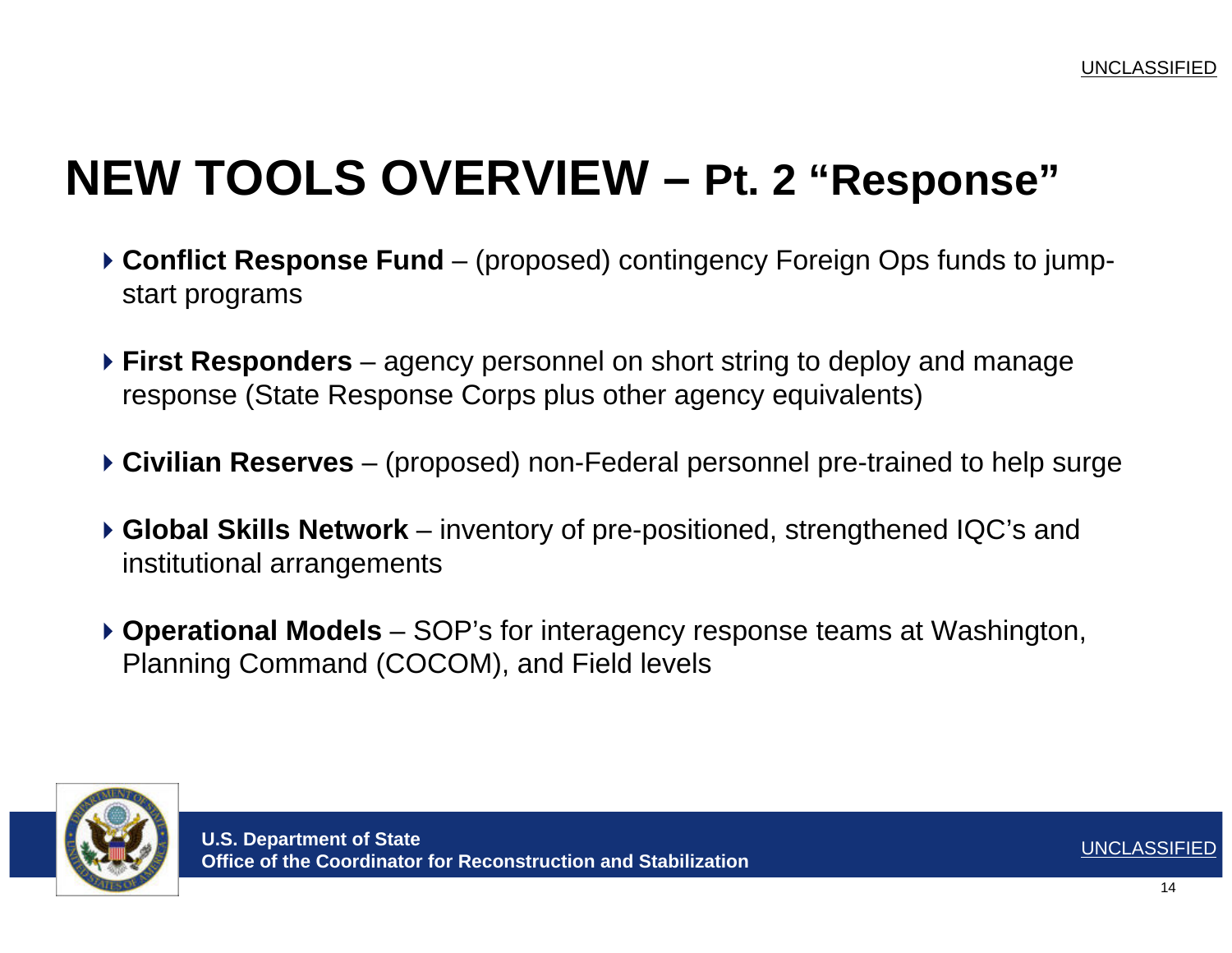#### *DISCUSSION….*

*For additional information, contact:* 

*Office of the Coordinator for Reconstruction and Stabilization (S/CRS) U.S. Department of State*

> SA-3 Suite 7100Main: 202-663-0323/0324 Fax: 202-663-0327

> > **www.crs.state.gov**

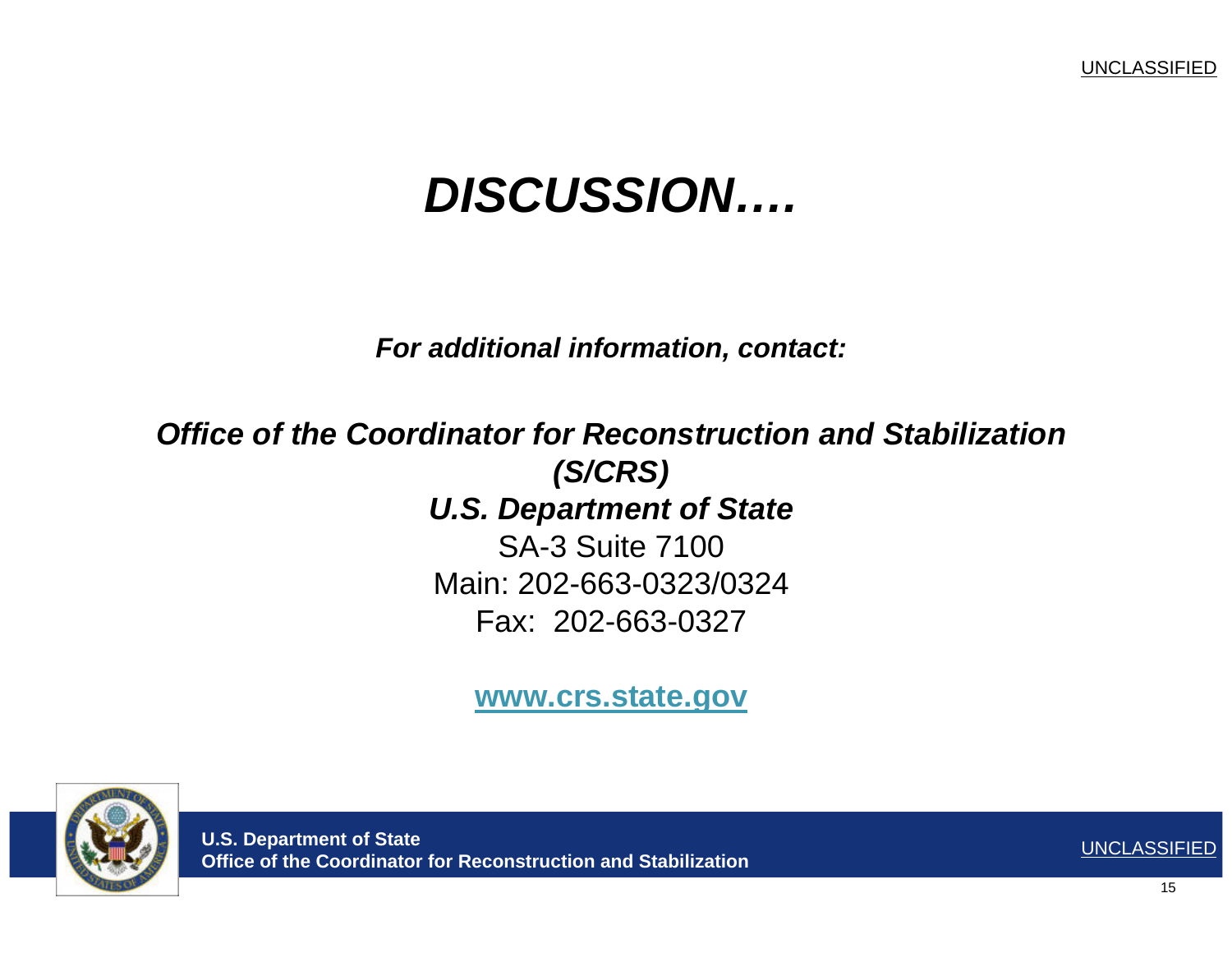**UNCLASSIFIED** 

#### **Backup Slides....**



**U.S. Department of State** Office of the Coordinator for Reconstruction and Stabilization

**UNCLASSIFIED**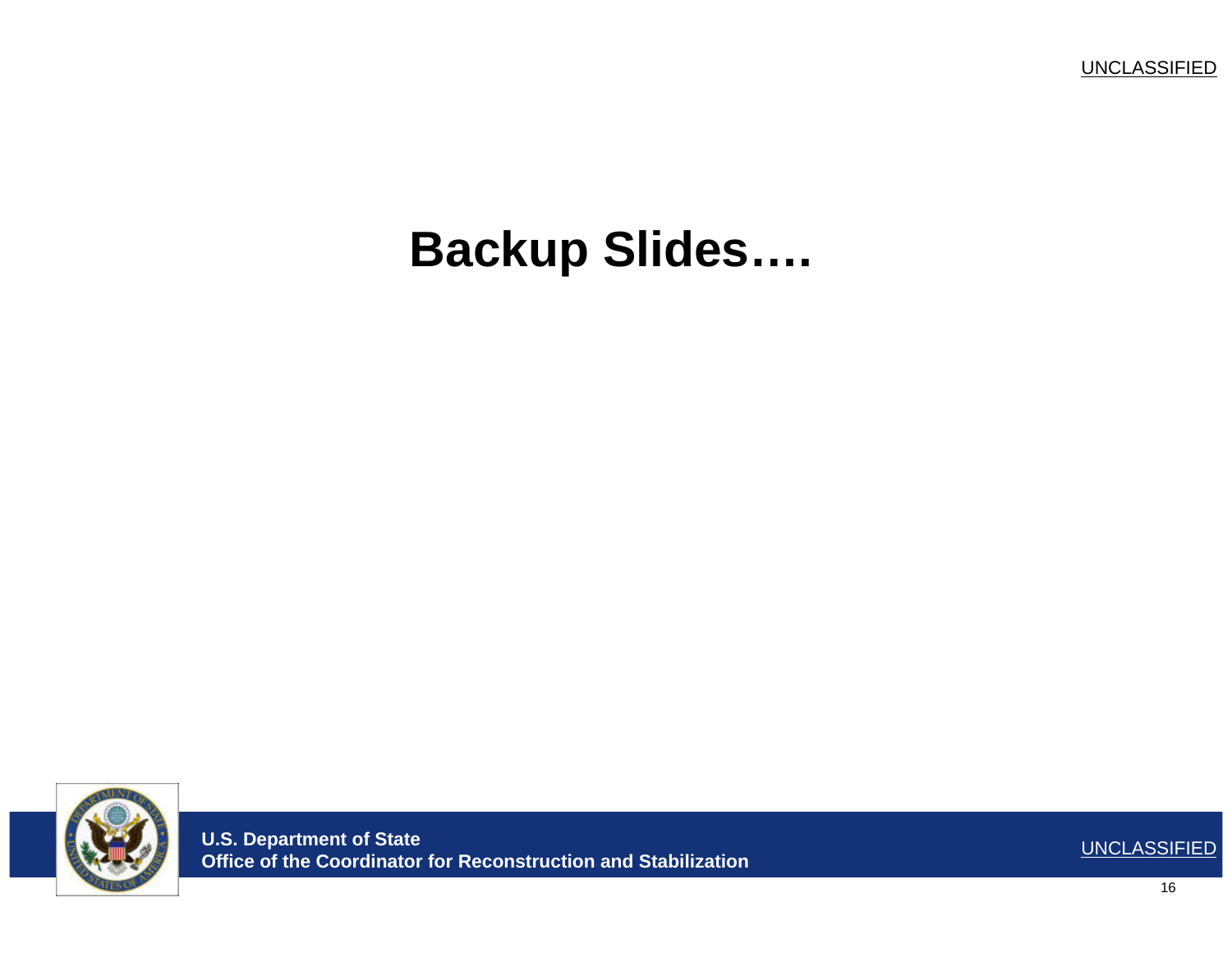#### **Background: BROAD CONSENSUS TO IMPROVE**

- **Think Tanks** 
	- **CSIS-AUSA: "Winning the Peace"**
	- **Barnett: "Pentagon's New Map"**
	- **Also USIP, Rand, CFR, CGD, others**
- **Congress** 
	- **Lugar-Biden Bill (S. 2127) on "directorate," response corps & fund**
- **USG Agencies** 
	- **State: Operational & transformational diplomacy initiatives**
	- **DoD: Directive 3000, Defense Science Board, NDU**
	- **AID: Fragile States Strategy, surge proposals**
- **International Partners** 
	- **UN, EU & NATO**
	- **UK PCRU, other allies**

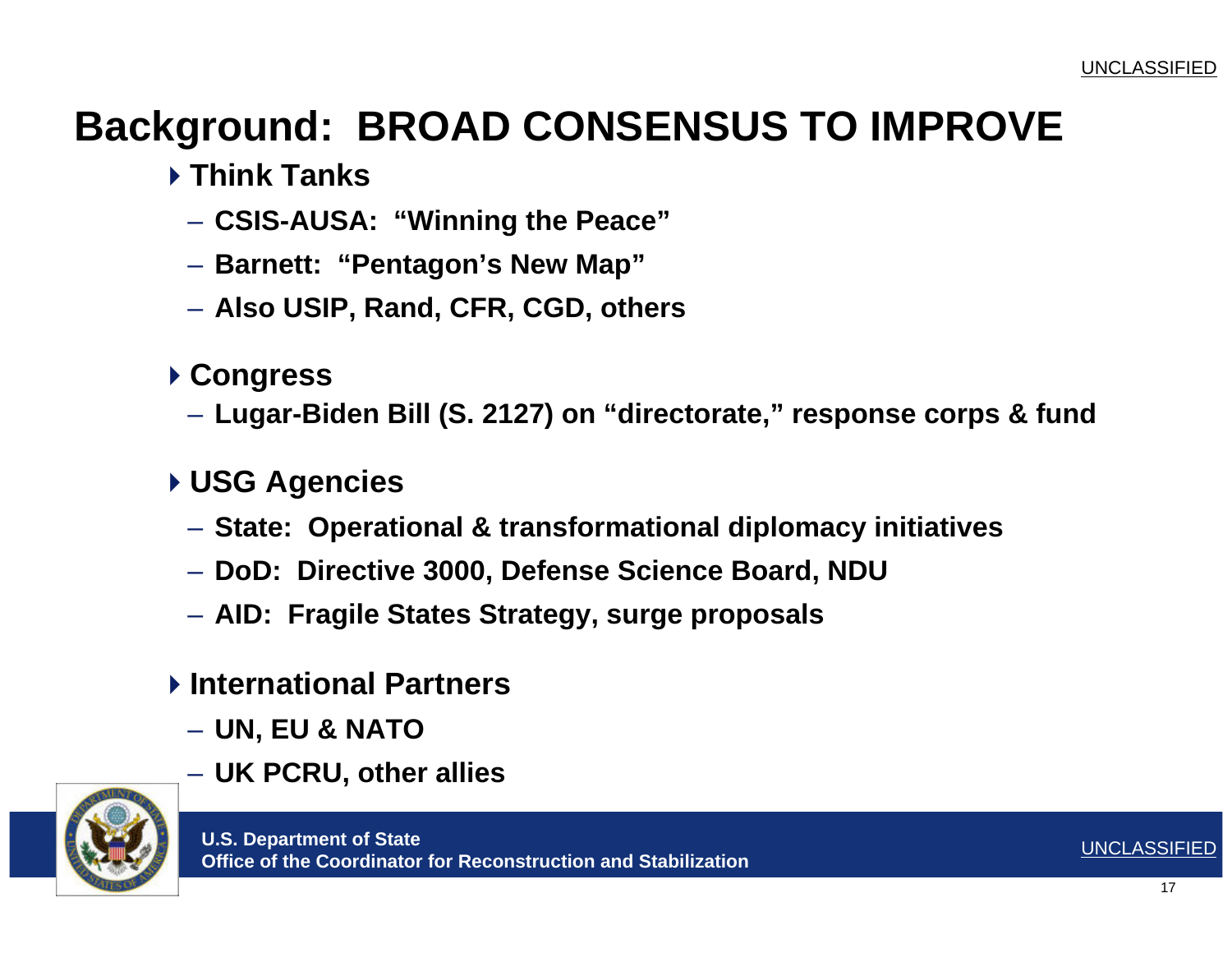# **Tools: STRATEGIC PLANNING TEMPLATE**

#### **Overview & Options for Goals, Missions, Tasks & Tools\***

- ▶ Planning Template embodies key elements of Strategic Planning Framework
- ▶ Framework includes ETM, Assessment, Metrics
	- It involves a process of interagency elaboration and agreement

**See "Experimental Pamphlet" of S/CRS & JFCOM JWFC** 

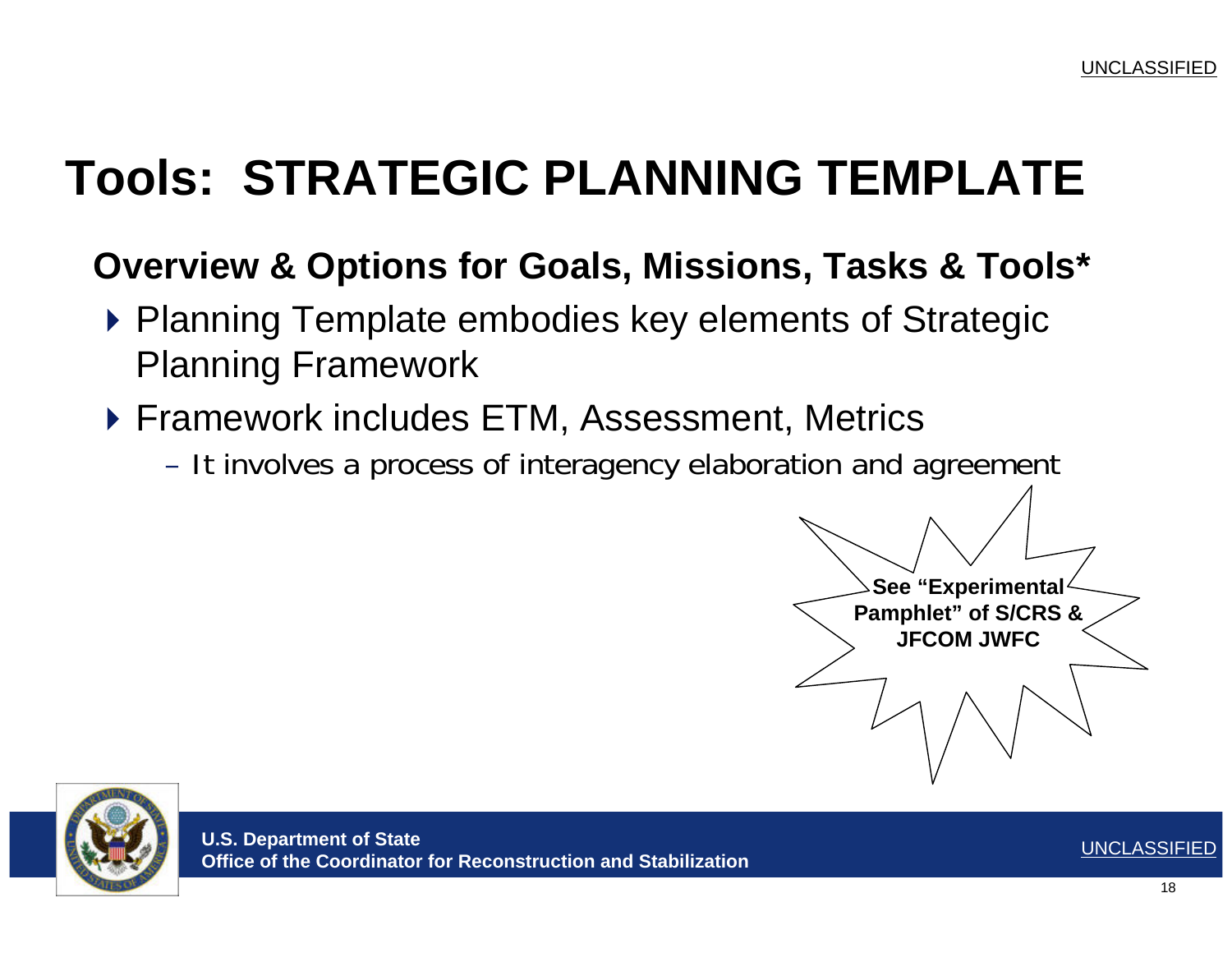#### UNCLASSIFIED

#### **THREE LEVELS OF PLANNING**

*S/CRS-Led:* 



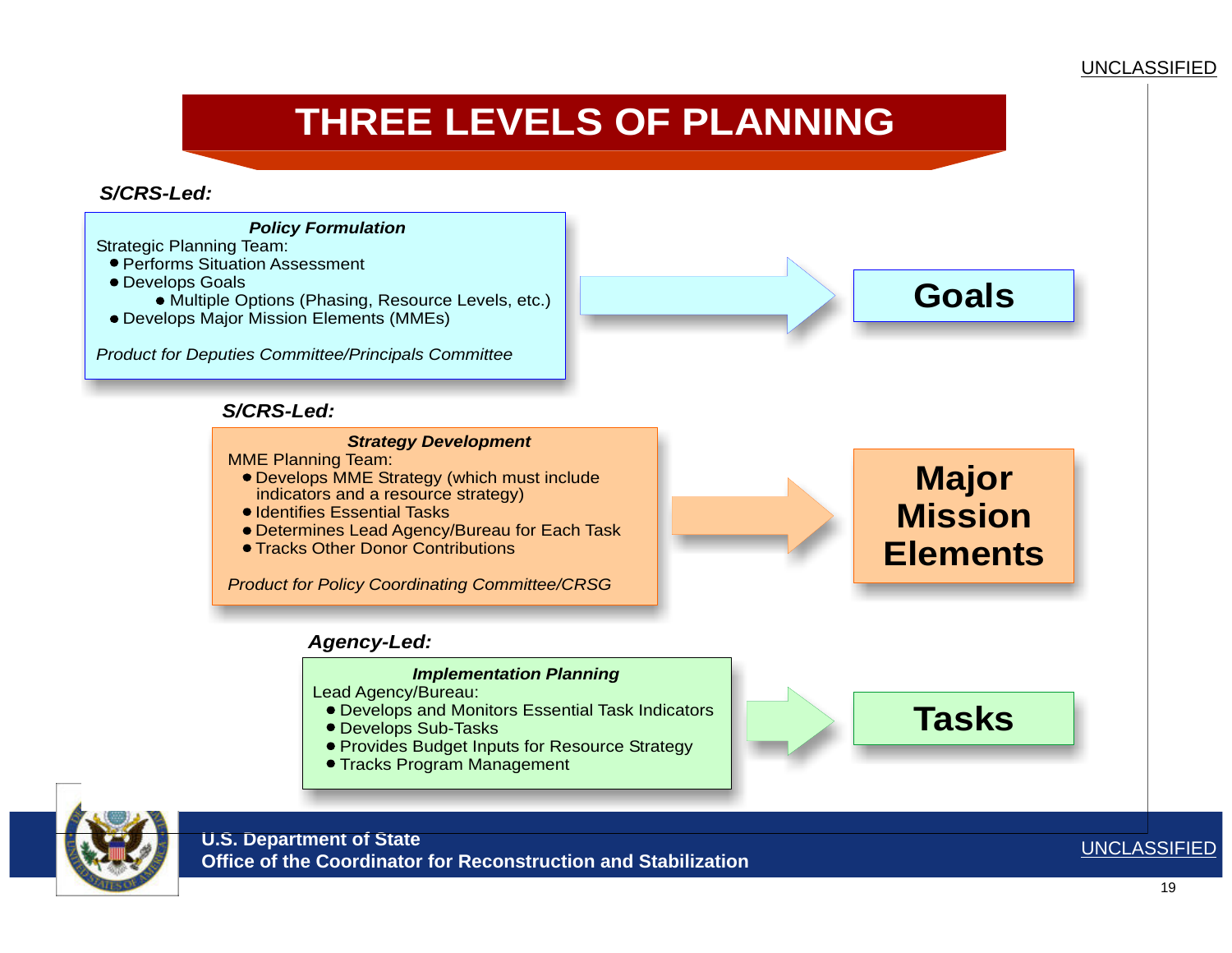#### **Tools: STRATEGIC PLANNING TEMPLATE (cont.)**

- Template is accompanied by a narrative with context and reasoning
- ▶ Policy Guidance Memo outlines unresolved policy or resource issues for decision or guidance
	- Also addresses cross-sectoral, sequencing, legislative, other problems
	- Not all issues fully identified but heads-up to policy makers
- MME teams prepare Strategy Memo, PPT, Tracking Template, Calendar, Resource Sheet
- Agencies manage implementation planning and program supervision
	- But report on budget and performance targets,
	- while S/CRS coordinates to address gaps and problems.

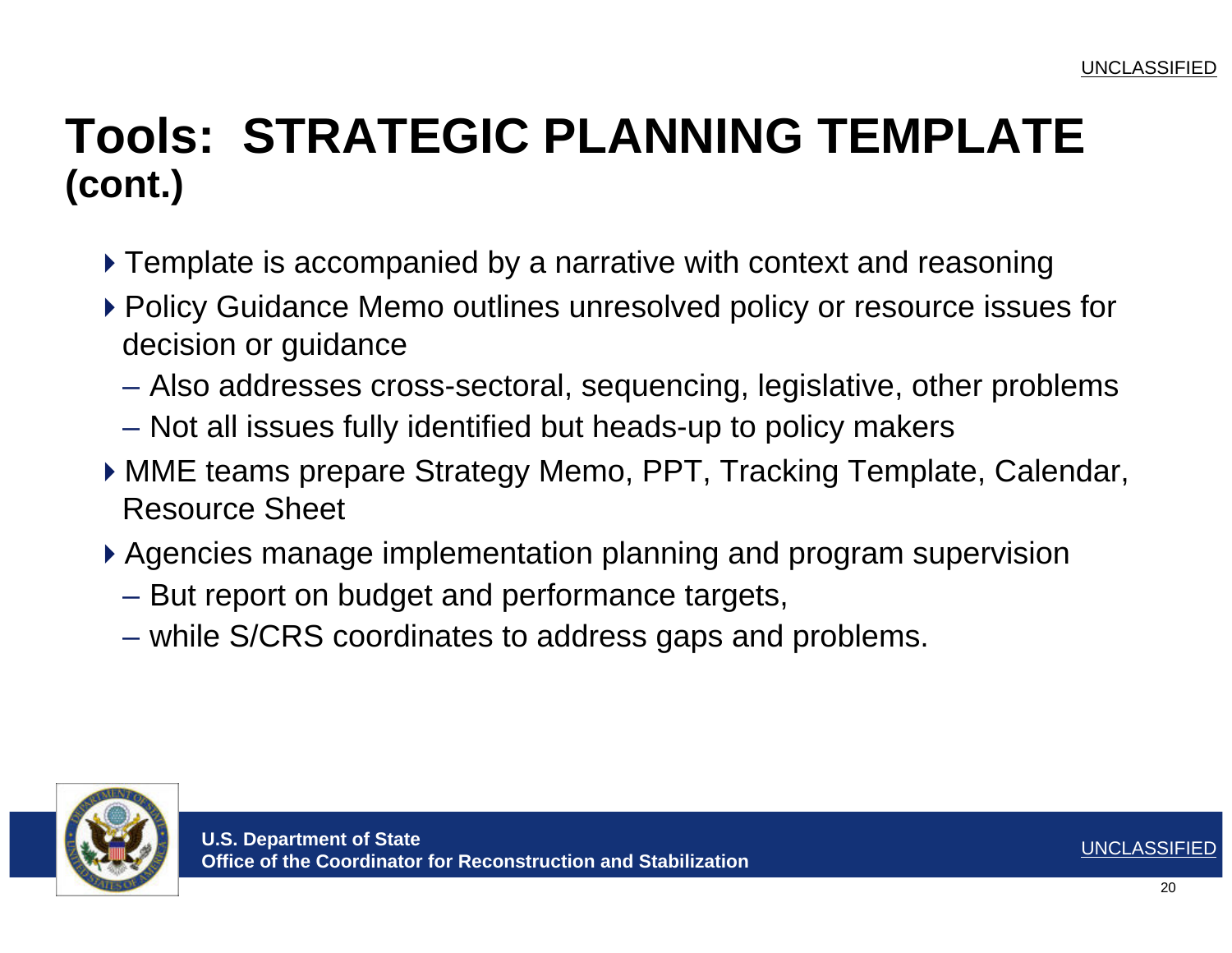#### **PROCESS OVERVIEW**



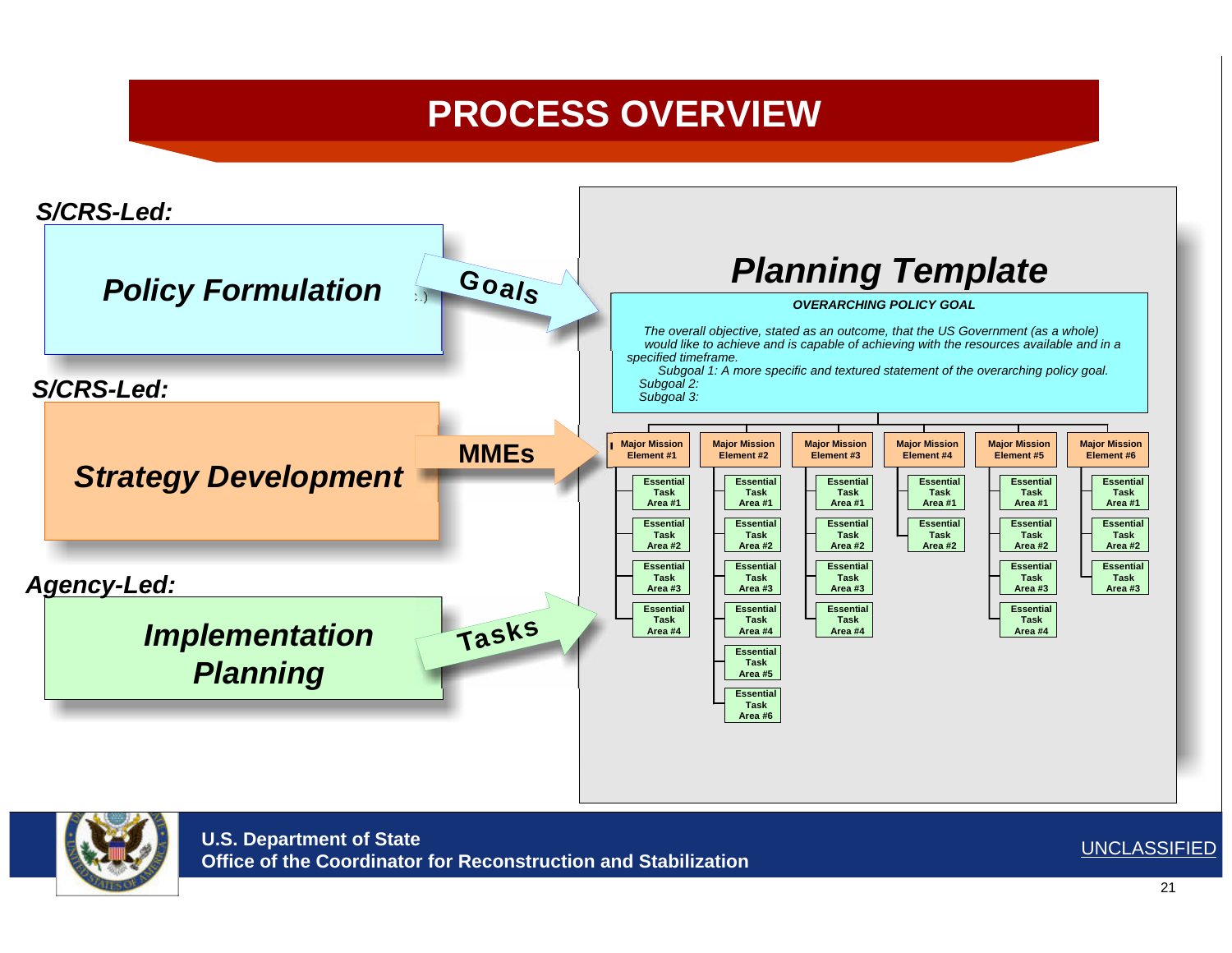## **Tools: METRICS**

- Measures to Express Assessable Goals, Track Progress, Promote Impact
- Used to understand baseline problems and track progress
- ▶ Key part of Strategic Planning Framework for Conflict Transformation
	- "Somebody's responsibility but part of everybody's work"
- Try to use existing quality data to minimize burden, including agencies' own
	- Include data reflecting local perceptions
- ▶ S/CRS provides expertise and resources to support good metrics

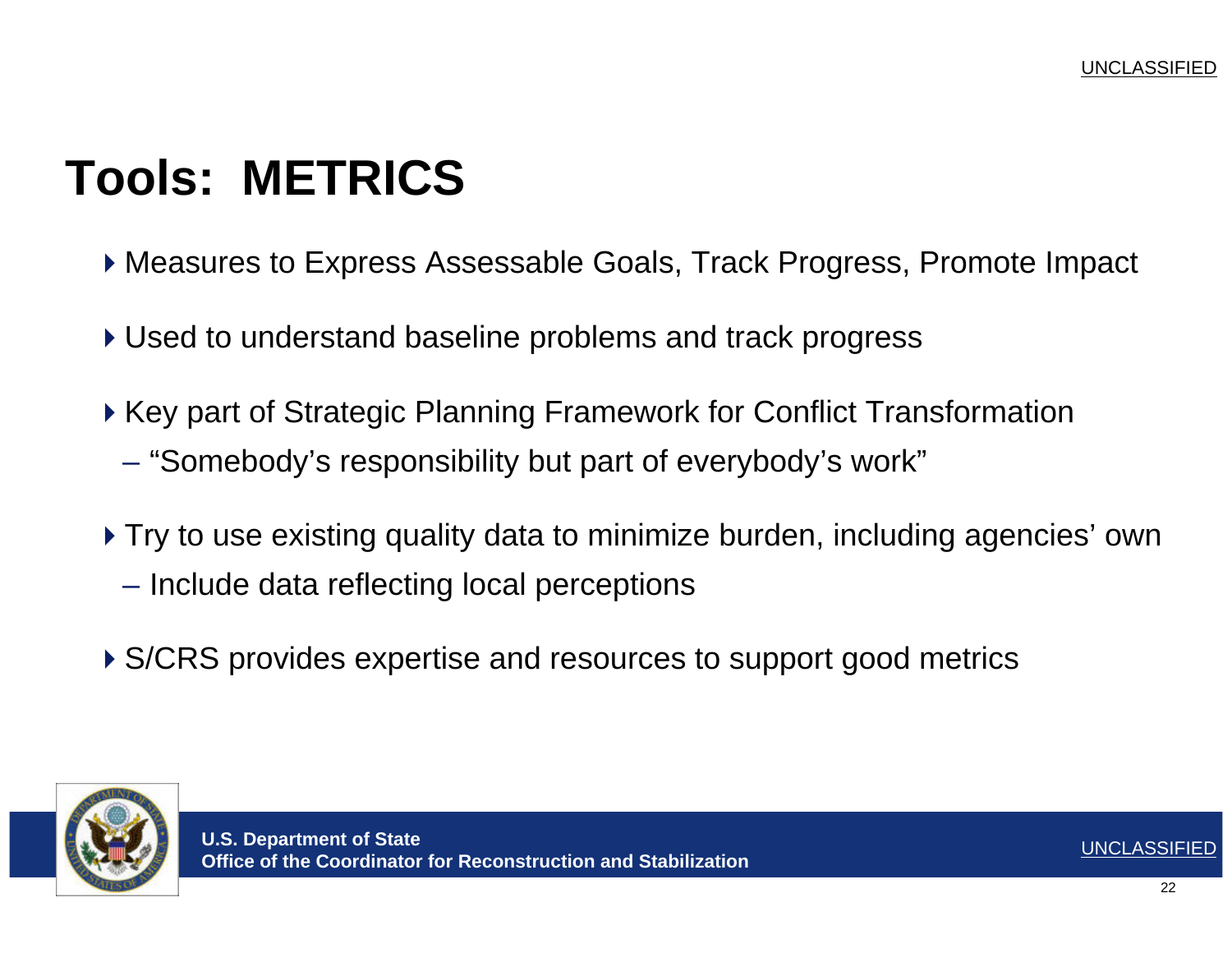## **Tools: METRICS**

- Metrics follow the Planning Template
- ▶ Overarching Policy/Conflict Transformation
	- To capture broad changes in theater
- MME
	- Identified by MME teams
	- Drawing on existing sources & metrics, e.g. USG performance plans
- ▶ Essential Tasks and Sub-Tasks
	- Responsibility of individual agencies
	- Addressed notionally by MME teams as reality check
- Evaluation for rapid appraisals is separate but related tool

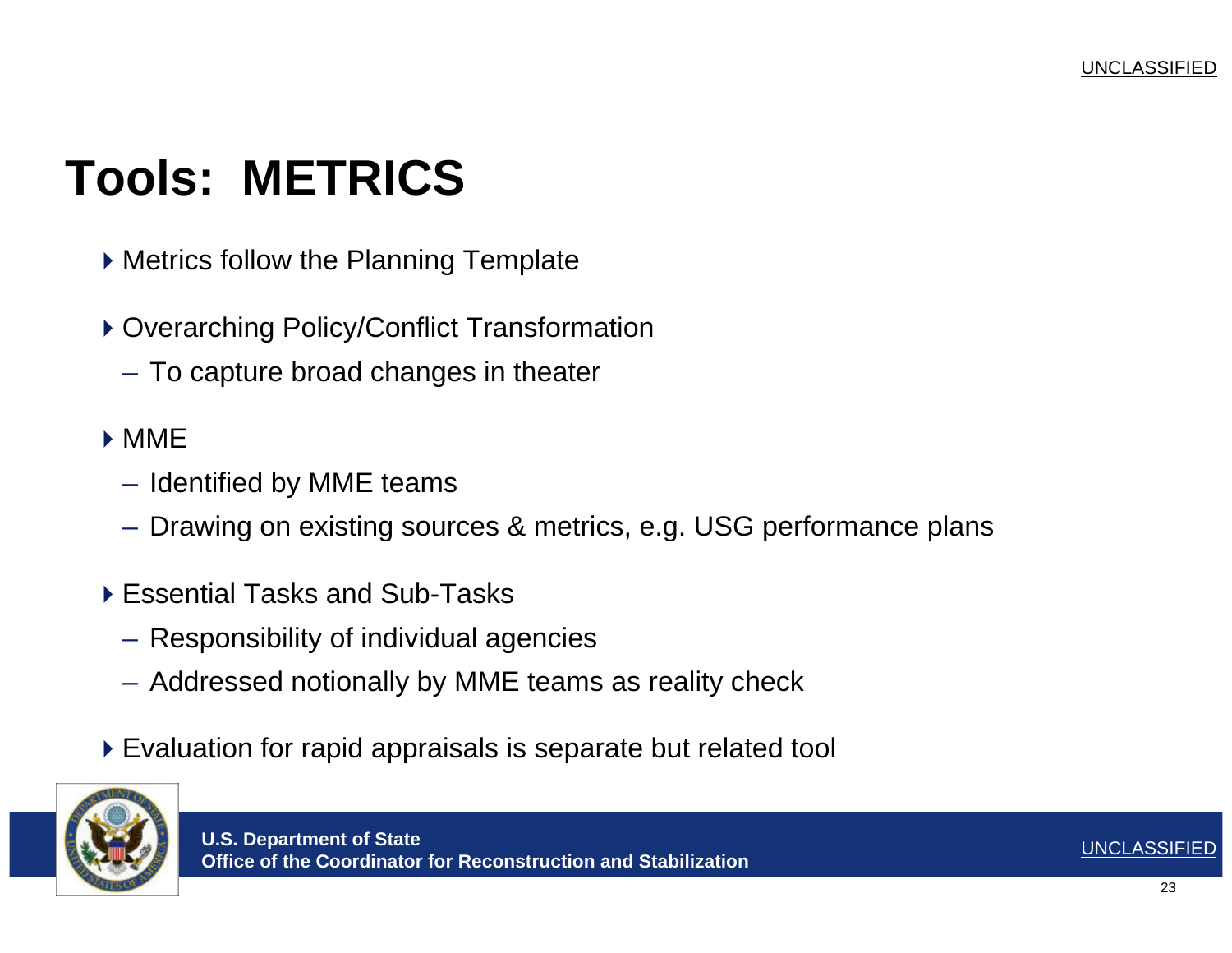#### **Multiple Needs, Multiple Sources**

|                     | Mechanism-<br><b>SUPPLY</b><br><b>Function -</b><br><b>DEMAND</b> | <b>S/CRS Staff</b> | <b>State</b><br><b>Response</b><br><b>Corps</b> | <b>Other USG</b><br><b>Agencies &amp;</b><br><b>Bureaus</b> | <b>Civilian</b><br><b>Reserve</b> | <b>Global Skills</b><br><b>Network</b> |
|---------------------|-------------------------------------------------------------------|--------------------|-------------------------------------------------|-------------------------------------------------------------|-----------------------------------|----------------------------------------|
| Coordination        | <b>Civilian</b><br><b>Planning</b>                                | Lead               | Supplement                                      | Participate                                                 | Supplement                        | Supplement                             |
|                     | Washington<br><b>Coordination</b>                                 | Lead               | Supplement                                      | Participate                                                 | Supplement                        | Supplement                             |
| Diplomacy           | <b>Field</b><br><b>Diplomacy</b>                                  | Coordinate         | Lead                                            | Participate                                                 | Participate                       | Supplement                             |
|                     | Program Mgmt.<br>& Design                                         | Coordinate         | Participate                                     | Lead                                                        | Participate                       | Supplement                             |
| Implemen-<br>tation | Program<br><b>Delivery</b>                                        | <b>Monitor</b>     | Supplement                                      | Lead                                                        | <b>Bulk of Effort</b>             | <b>Bulk of Effort</b>                  |

Participate = P articipate regularly Supplement = Participate periodically as requested by lead

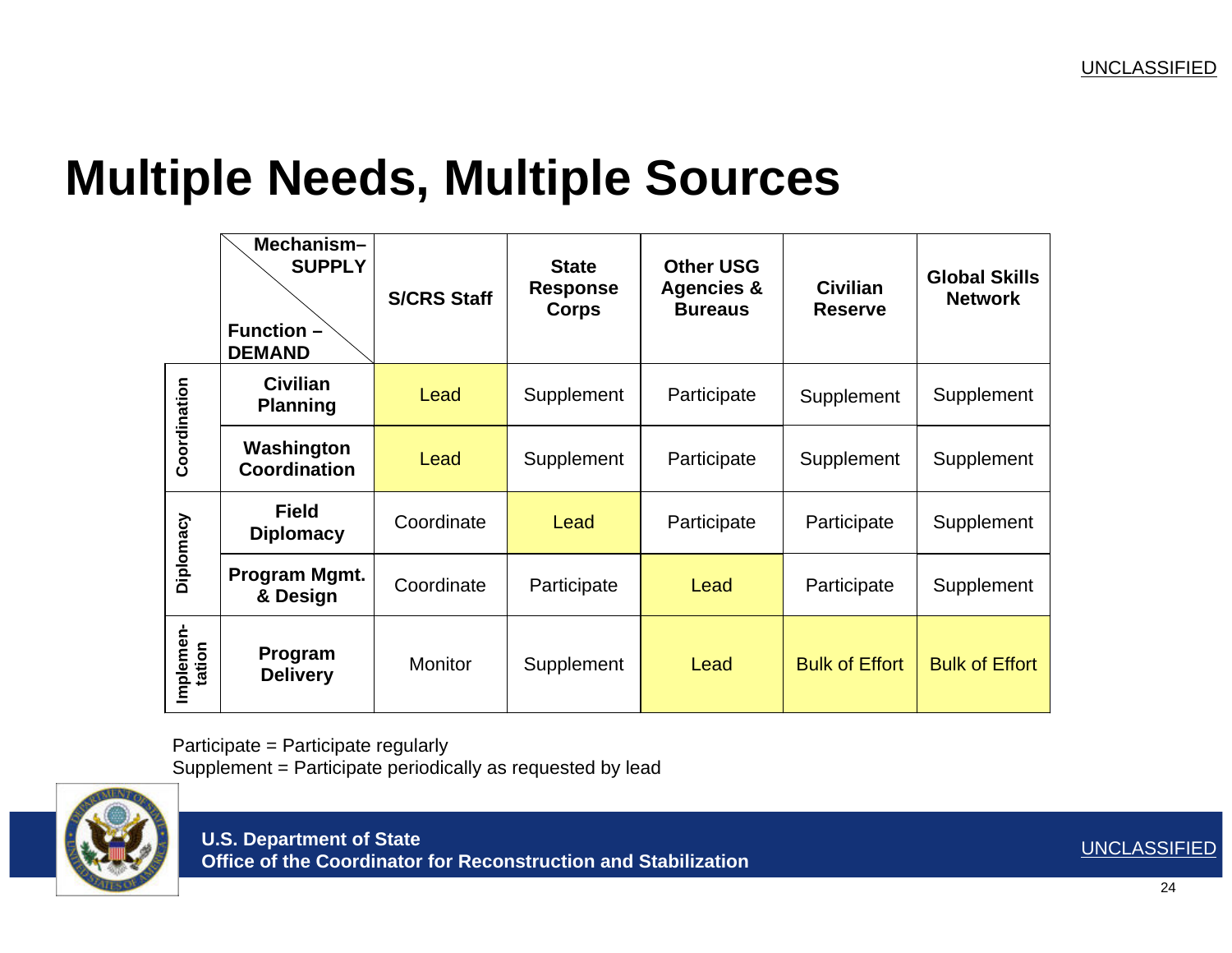#### **Civilian Response Mechanisms**

- ▶ "First Responders" Direct hires
	- 1 week notice, 6 months deplo yable
	- State: Response Corps
		- $\blacktriangleright$ Active RC: dedicated, speci ally-trained
		- $\blacktriangleright$ > Standby RC: pre-screened, trained, as available
	- Equivalent First Responders in partner agencies and bureaus
		- $\blacktriangleright$ AID – in process of strengthening
		- ¾ $\triangleright$  Others – varying mechanisms to be strengthened
		- $\triangleright$ NSPD calls for
- ▶ "Civilian Reserve" to become Federal R&S hires when mobilized
	- 30 90 d ay notice, 1 year d eplo yable
	- Skills not ordinarily in Fed G ov't, performing gov'tal functions police, rule of law, public services, civil administration, etc.
- "Global Skills Network" contractors under IQCs and NGO arrangements
	- Longer lead time, can stay for years
	- Preexisting contracts, s upervised by responsible agency or bureau
	- Improve current contracts to address gaps, speed, flexibility, skills